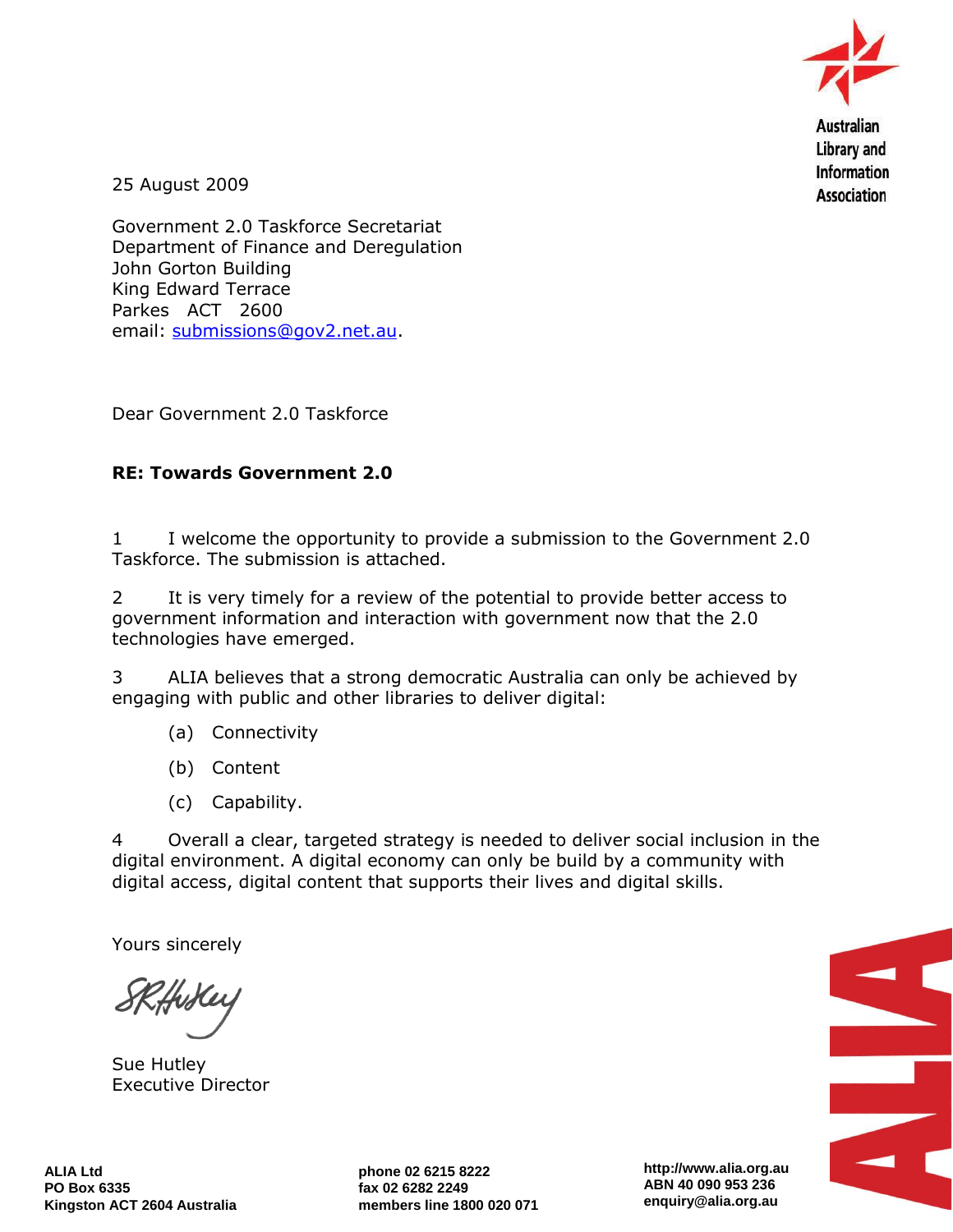# **Submission to Government 2.0 Taskforce from the Parliamentary Librarian**

# 25 August 2009

# *Background*

1 The Australian Library and Information Association (ALIA) is the peak body representing the library and information services sector. It represents 6000 members, the library and information profession, Australian library and information services, and the interests of over 12 million library users.

2 ALIA"s first objective is "To promote the free flow of information and ideas in the interest of all Australians and a thriving culture, economy and democracy". Freedom can be protected in a democratic society only if its citizens have unrestricted access to information and ideas.

3 Libraries and information services have a fundamental concern for the preservation of information contained in the published and documentary record in order to ensure enduring access. ALIA is committed to the preservation of the published and documentary record in all formats, and to ensuring enduring access to information.

4 ALIA"s policy on access to government information notes:

Government information helps to educate people, stimulate progress and solve complex economic, scientific and social problems. With many new technologies, however, government information has expanded so quickly that basic principles regarding its creation, use and dissemination are in danger of being neglected and even forgotten.

The Australian Library and Information Association (ALIA) believes government information should be recognised as a national resource to be developed and preserved in the public interest. ALIA defines government information as information created, compiled, commissioned and/or maintained by all levels of government. ALIA asserts that government information should be publicly available except where restricted by law and offers the following Principles of Access to Government Information.

- 5 ALIA"s principles for access to government information include:
	- 1. The public has the right of access to government information. Government agencies should guarantee open, timely and uninhibited access to government information regardless of format.
	- 2. Governments should guarantee the integrity and preservation of government information, regardless of format (for example, electronic formats). By maintaining government information in the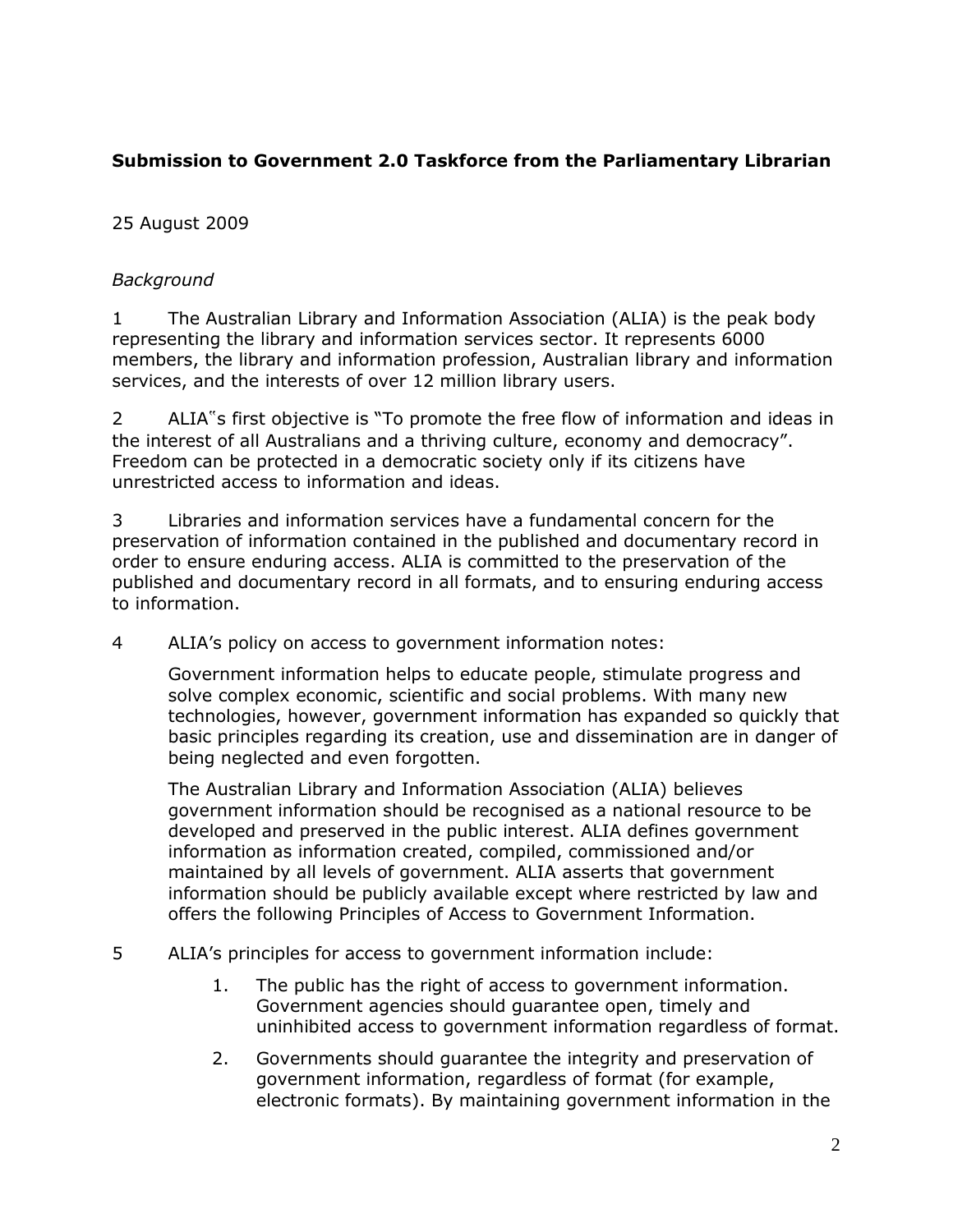face of changing times and technologies, government agencies assure government accountability and the accessibility of government business to the public.

6 This submission highlights three major issues: connectivity, content and capability and provides comments on some of the questions raised in the discussion paper.

## *Connectivity*

7 The *Australia's Digital Economy: Future Directions Final report<sup>1</sup>* includes the following contextual data:

**COMPARATIVE DATA BETWEEN Australia and OECD countries** 

| <b>Digital Engagement</b>                                                                       | <b>Australia</b>                 | <b>United</b><br><b>Kingdom</b> | Canada                       |
|-------------------------------------------------------------------------------------------------|----------------------------------|---------------------------------|------------------------------|
| Households with home access to the internet                                                     | 64%                              | 67%                             | $68\%$ (a)                   |
| (as a percentage of all households)                                                             | $(2007 \text{ data})$            | (2007 data)                     | $(2006 \text{ data})$        |
| Number of broadband subscriptions per 100                                                       | <b>23%</b>                       | 26%                             | $27%$ (c)                    |
| inhabitants in 2007                                                                             | $(2007 \text{ data})$            | (2007 data)                     | $(2007 \text{ data})$        |
| Business with their own website (as a<br>percentage of businesses with 10 or more<br>employees) | 55% (f)<br>$(2006 \text{ data})$ | $75%$ (g)<br>(2007 data)        | 68%<br>$(2006 \text{ data})$ |

- 8 A comparison with OECD (30 countries) finds that Australia is:
	- (a)  $16<sup>th</sup>$  in terms of broadband penetration
	- (b)  $20<sup>th</sup>$  in terms of the average monthly subscription price for broadband
	- (c)  $3<sup>rd</sup>$  most expensive for fixed line services for SMEs
- 9 The World Economics Forum ranks Australia:
	- (a) 14th for network readiness
	- (b) 16th for the total number of broadband internet subscribers per 100 population
	- (c) 20th for monthly high speed broadband subscription charges
	- (d) 25th for accessibility of digital content
	- (e) 35th for the quality of competition in the internet service provider sector
	- (f) 29th for the lowest cost of broadband.

 $\overline{a}$ 1

[http://www.dbcde.gov.au/digital\\_economy/future\\_directions\\_of\\_the\\_digital\\_economy/australias\\_digital\\_economy\\_f](http://www.dbcde.gov.au/digital_economy/future_directions_of_the_digital_economy/australias_digital_economy_future_directions/final_report) uture directions/final report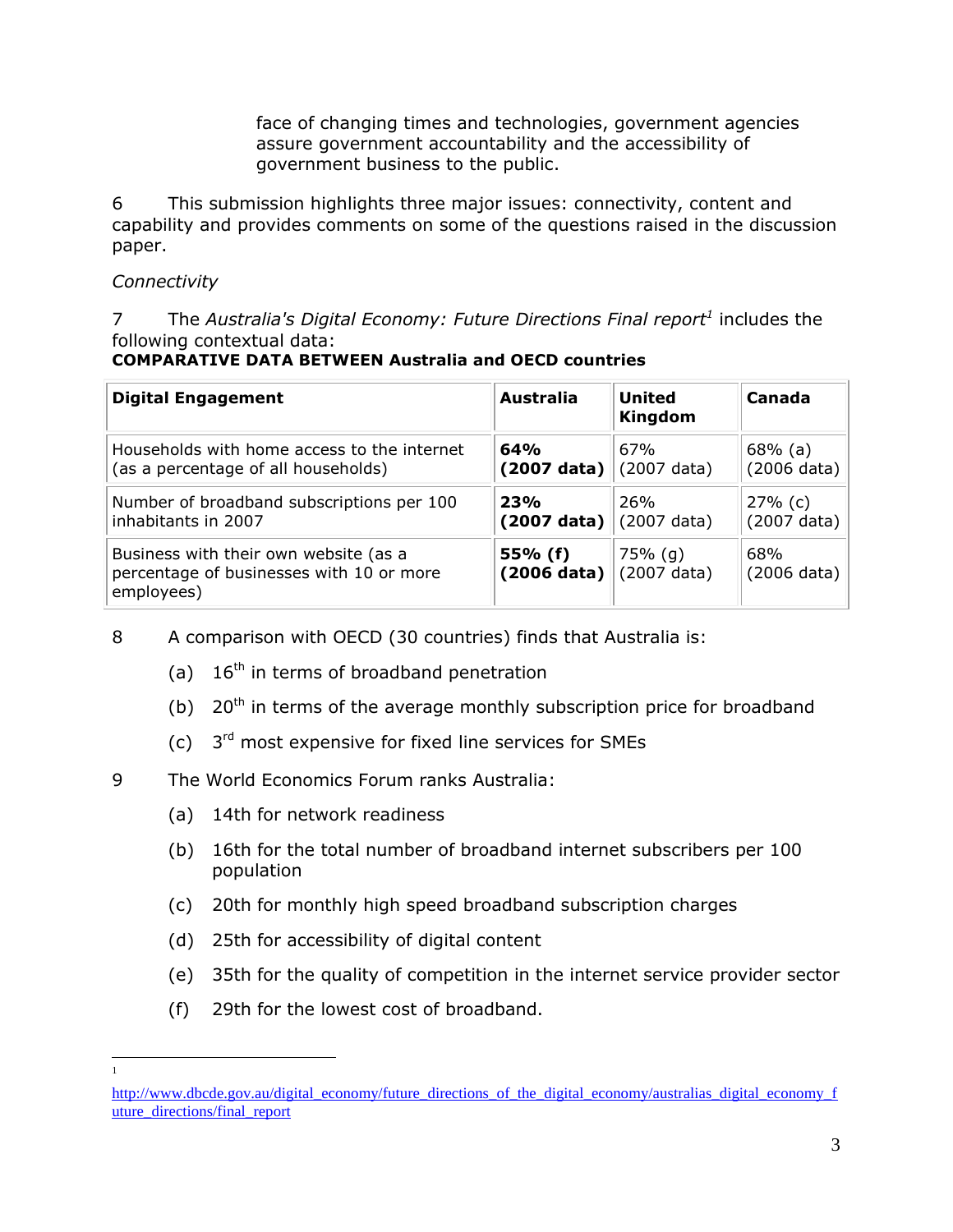10 There is then a challenge for Australians to have easy affordable access to broadband and Internet content.

11 The lack of broadband access and affordable Internet access remains a very significant issue in Australia – both for individuals and the libraries that support them. The National Broadband Network represents a major commitment by the government that we hope will enable the majority of the population to overcome this barrier.

# *Content*

12 While there are many resources published on government agency web sites, there is a significant question as to whether sufficient information is made available in a form that enables it to be accessible.

13 Not all government publications are available online. The Australian National Audit Office  $^2$  found this year, for example, that only 90% of parliamentary papers are available online. Significantly less were available in previous years.

14 For a real digital citizenship to be achieved online government content is require that is comprehensive, easy to find, easy to use, supported by access through libraries and consistent. Research funded by Australian government also needs to be made freely available to build the real and digital economy

15 ALIA notes that in some areas information that was previously available online is no longer available, for example:

- (a) Funding of particular roads and railways on a year-by-year basis is now only available at the level of total funding for a given road for the period 2008-09 to 2013-14 through the Department of Infrastructure web site. The Minister"s Budget media press releases contain only aggregate figures.
- (b) Statistics on income support payment recipients have not been published annually since the annual statistical overview for 2005;
- (c) The former Government released a range of health data by federal electorate (eg bulk billing, Medicare safety net figures, private health insurance membership). The most recent information available on the web site [http://www.health.gov.au/internet/main/publishing.nsf/Content/elector](http://www.health.gov.au/internet/main/publishing.nsf/Content/electoratereport-index) [atereport-index](http://www.health.gov.au/internet/main/publishing.nsf/Content/electoratereport-index) is for 2006.

16 Many government agencies, such as the National Health and Medical Research Service and Medical Research Council, commission high quality research. Much of the research funded through these schemes is tied up in scholarly journals rather than being available freely through the web. Other countries have delivered

 $\overline{a}$ <sup>2</sup> Australian National Audit Office *Online Availability of Government Entities' Documents Tabled in the Australian Parliament*, Canberra, ANAO, 2009. [http://www.anao.gov.au/uploads/documents/2008-09\\_Audit\\_Report\\_37.pdf](http://www.anao.gov.au/uploads/documents/2008-09_Audit_Report_37.pdf)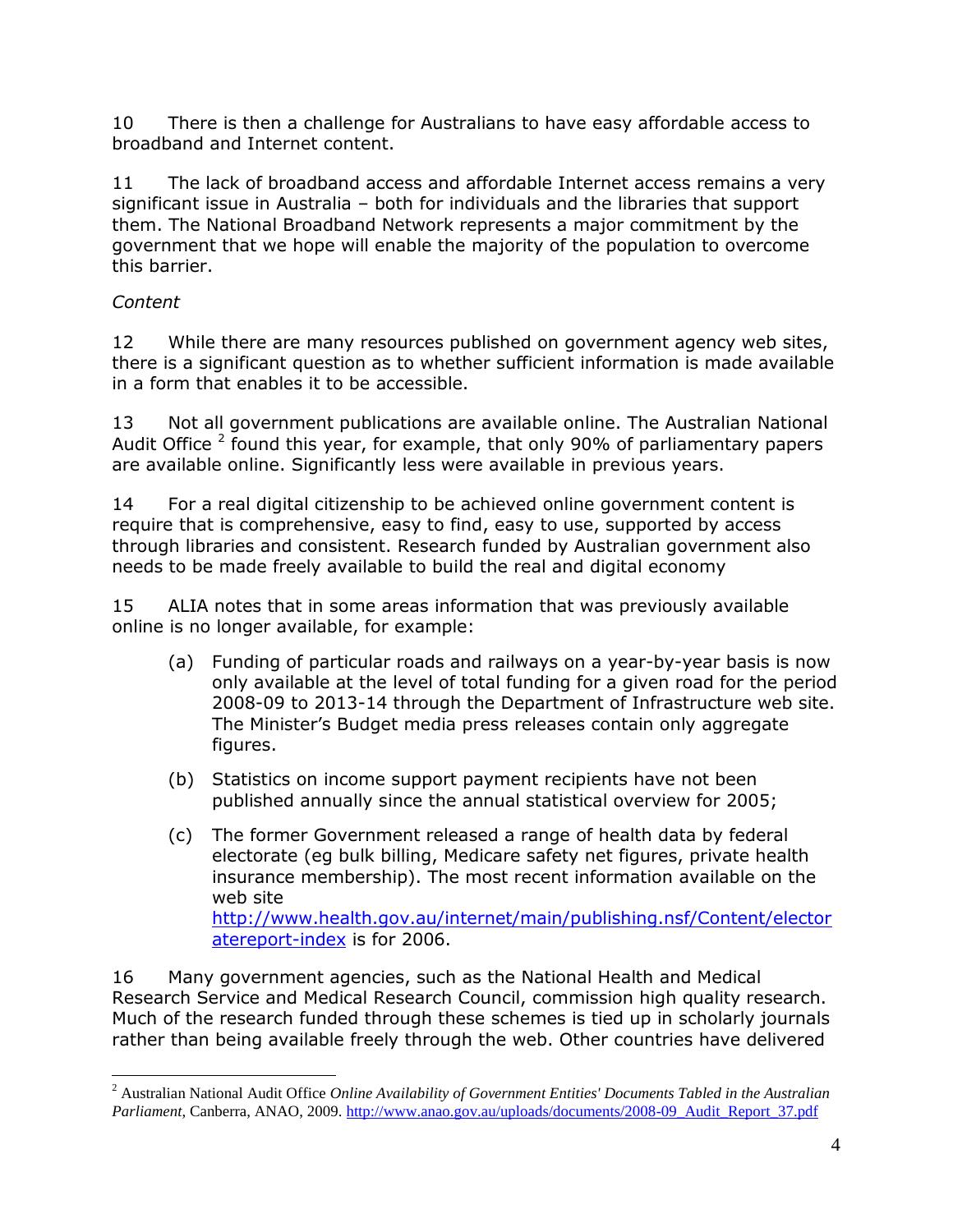schemes which ensure that publicly funded research is available to those than funded it – the public. The US National Institute of Health, for example, has mandated free community access to publicly funded research in 2008. Its policy is clear: "Enhancing public access to archived publications resulting from NIH funded research)" requires the outputs of research (manuscripts) to be deposited in PubMed Central. Making this research available produces significant public good: it enables quick and effective access to publicly funded research, while reducing duplication and creating a platform for collaboration.

17 ALIA encourages the publication of government information, particularly relating to government expenditure and government funded research. Wherever possible geocoded/mapping system accessible information should be published.

18 We encourage digitisation of information currently available only in paper form, particularly information that has, and will continue to have, historic value, particularity parliamentary and legislative materials.

19 In addition to Commonwealth information, state and territory information needs to be accessible to develop an understanding of the implementation of government policies across many policy areas. We encourage, for example, all state and territory transport departments to publish information to a higher level than currently occurs, and for it to be able to be used to compare activities across the nation.

20 Permanent access to government information is vital. If engaging the wider community with government is a key goal of the taskforce, the need for government information on former and ongoing policies to remain available online as a tool from which to develop better government policies and services is critical.

21 Currently maintaining long-term access to government information has not been successfully achieved. A number of agencies currently consider that providing up-to-date information means that older information, such as reports are not provided online. The Workplace Authority, International Air Services Commission, Civil Aviation Safety Authority (CASA) and Australian Government Solicitor (AGS) only make their current annual reports available online, for example. Superseded reports are removed from the internet when new annual report are published, thereby severely limiting access by the Australian community to information on the operation of these agencies in previous years.

22 In addition when an election is called government entities withdraw press releases and other information from the Internet.

23 Only a national repository for at least selected resources would solve the problem of long-term access to many government online resources. The National Library of Australia established a web archive, Pandora (Preserving and Accessing Networked Documentary Resources of Australia), in 1996. As Australia's Web Archive, it contains a growing collection of copies of Australian online publications and is now built in collaboration with nine other Australian libraries and other cultural collecting organisations. Without recognition or additional funding the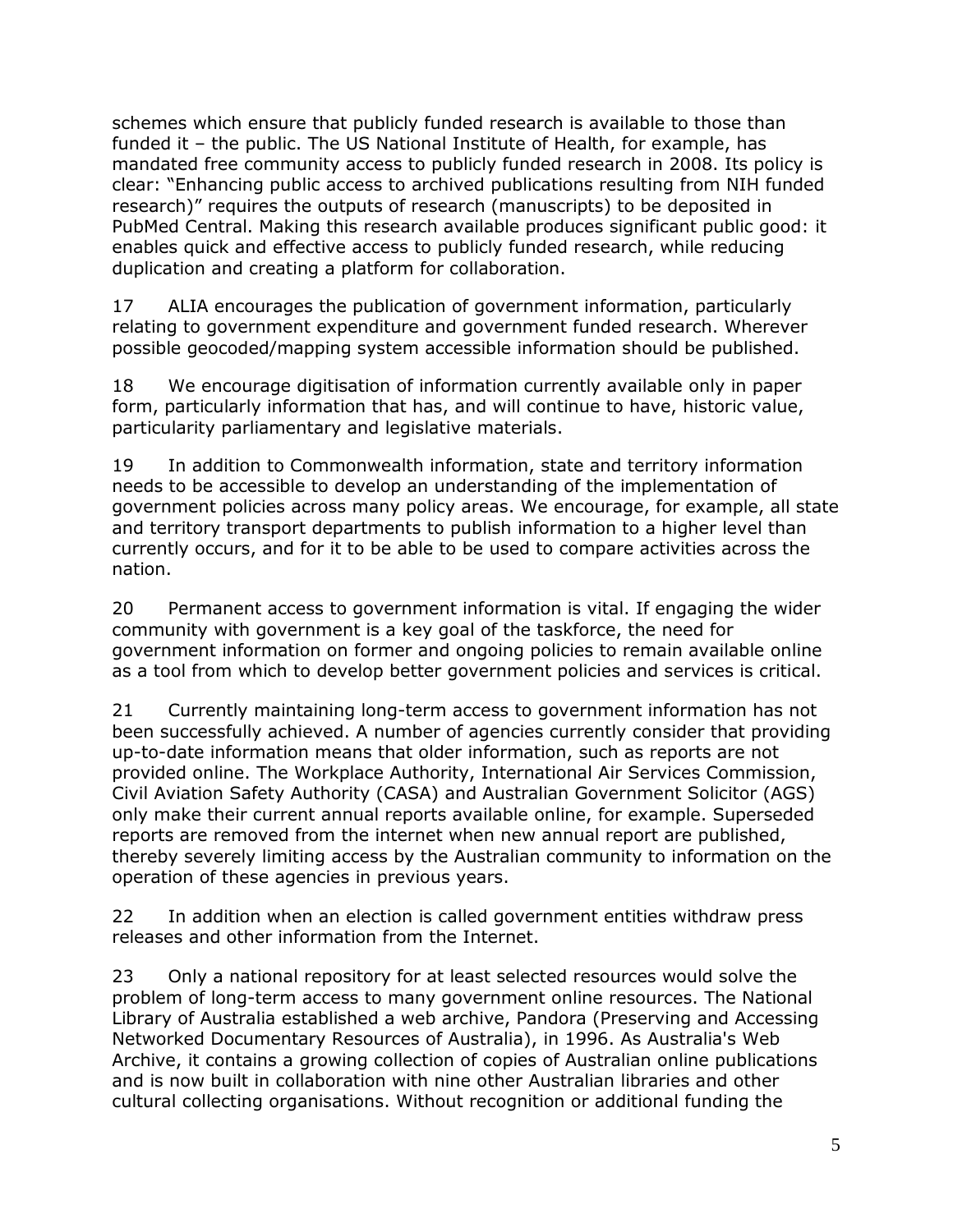service cannot be reasonably comprehensive. For each agency to build a preservation archive would be unnecessarily duplicative and expensive. We need leadership in this area.

# *Capability*

24 Australians need to have skills to be able to effectively use the Internet including the digital resources available:

- (a) Public libraries need to be supported to provide training and support to the community to access government services and information including Gov2.0 services;
- (b) Online services need to be user focused and easy to use;
- (c) Digital services and resources need to be accessible to those with disabilities.

25 The Australian Bureau of Statistics has found that illiteracy is a significant issue. Their study Adult Literacy and life skills survey [\(http://www.abs.gov.au/AUSSTATS/abs@.nsf/Lookup/4228.0Main+Features12006](http://www.abs.gov.au/AUSSTATS/abs@.nsf/Lookup/4228.0Main+Features12006%20(Reissue)?OpenDocument) [%20\(Reissue\)?OpenDocument\)](http://www.abs.gov.au/AUSSTATS/abs@.nsf/Lookup/4228.0Main+Features12006%20(Reissue)?OpenDocument) found that approximately 7 million (46%) Australians aged 15 to 74 years had scores below the level regarded by the survey developers as the "minimum required for individuals to meet the complex demands of everyday life and work in the emerging knowledge-based economy" for prose. Results for document literacy were similar to prose.

26 Compared to other countries Australia ranked in the middle of each scale with 57% of the population achieving minimum required for individuals to meet the complex demands of everyday life and work in the emerging knowledge-based economy" or more on the prose scale, 57% on the document scale, 50% on the numeracy scale and 32% on the problem solving scale. Of the seven countries, Norway ranked highest on the prose scale (66%), document scale (68%) and on the problem solving scale (39%), with Switzerland ranking highest on the numeracy scale (61%).

27 Those with literacy scores on or above "the minimum required for individuals to meet the complex demands of everyday life and work in were more likely to have used the Internet. 79% of this group used the Internet for email at least a few times a week compared to 40% of people with scores below this level

28 Effective use of the Gov 2.0 services and public sector information requires support in the community to both tackle literacy and digital literacy and to support effective use of government services online. Public libraries are key providers of these services.

29 Public libraries have had to pick up the burden of supporting public use of government services. A recent study of New South Wales public libraries (Environmetrics 2004, State Library of New South Wales 2004 <http://www.sl.nsw.gov.au/pln/projects/summary.pdf> ) found: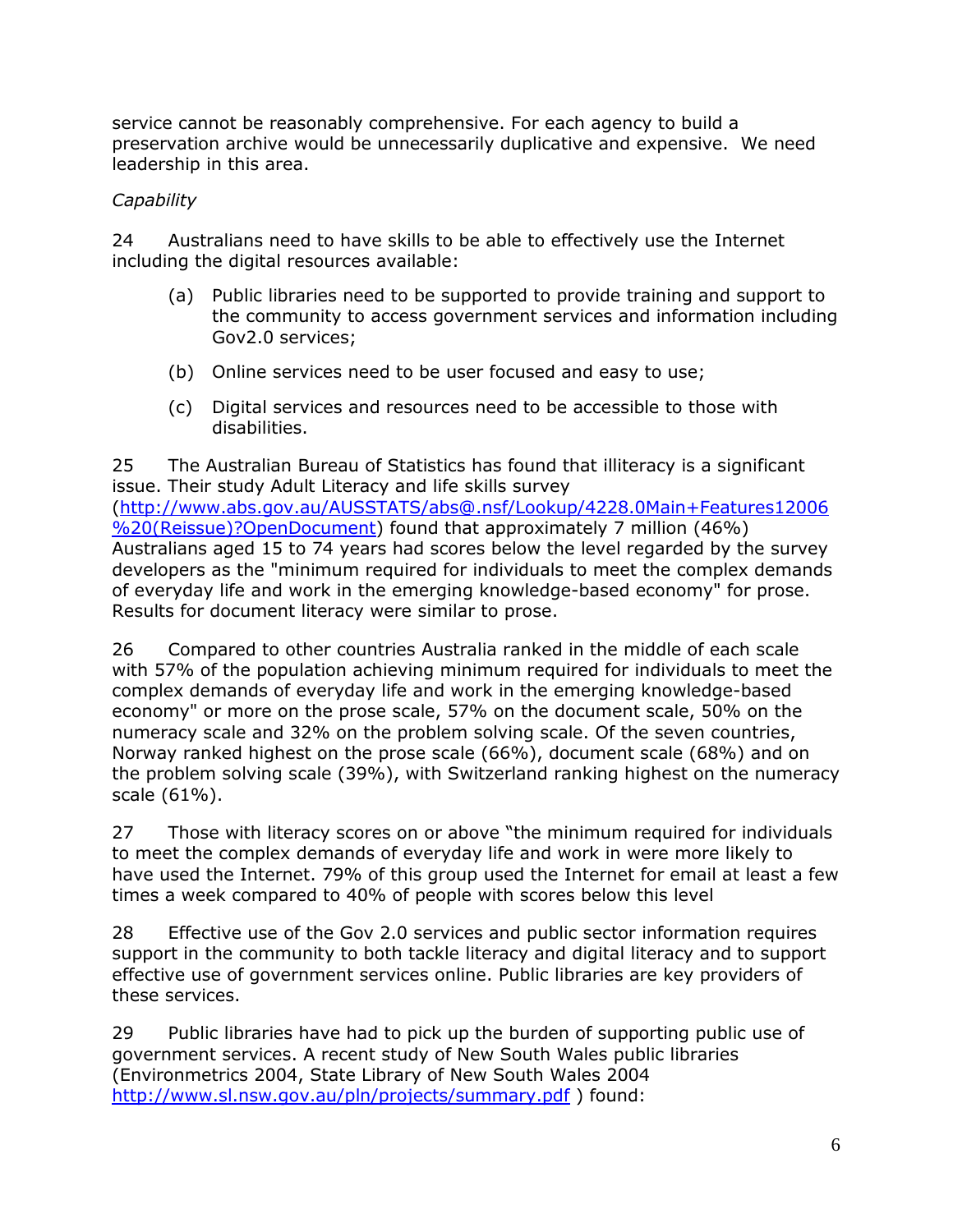- (a) **"Increasing demand.** Most librarians report increasing client use of individual Government websites, for both content information and process or transaction based purposes.
- (b) **An invisible draw on resources.** While libraries were aware of some high-demand government online services, librarians rarely had an overview of all government services accessed by their clients..."

30 The communities increased reliance of public libraries for support for use of government services has been unanticipated by those producing these services. Only a small number of agencies provide training and information support to public libraries in this role. The Australian Bureau of Statistics Library extension program is a good model of extending information to Australians through public libraries through activities based in all states and territories.

31 Research into public libraries in the United States echoes this finding:

"Public access to the Internet and computers is transforming public libraries into de facto e-government access points... This new role for public libraries is not just user-initiated. Government agencies now refer people to public libraries to receive both access to and assistance with online services." (Bertot, [http://www.libraryjournal.com/index.asp?layout=articlePrint&articleid](http://www.libraryjournal.com/index.asp?layout=articlePrint&articleid=CA6359866)  $=CA6359866$ ).

32 Overall a clear, targeted strategy is needed to deliver social inclusion in the digital environment. A digital economy can only be build by a community with digital access, digital content that supports their lives and digital skills

# *Questions*

### **Question 1**:

How widely should policy to optimise the openness of public sector information be applied? Should it be applied beyond government departments and, if so, to which bodies, for instance government business enterprises or statutory authorities?

All government entities including national, state, territory and local governments as well as GBEs and statutory authorities, should all participate in providing public domain information through online access to useful and meaningful data, that is, more than contact details

### **Question 2**:

What are the ways in which we build a culture within government which favours the disclosure of public sector information? What specific barriers exist that would restrict or complicate this and how should they be dealt with?

In addition to working with specific agencies on case studies, funding for projects could assist the development of better practices.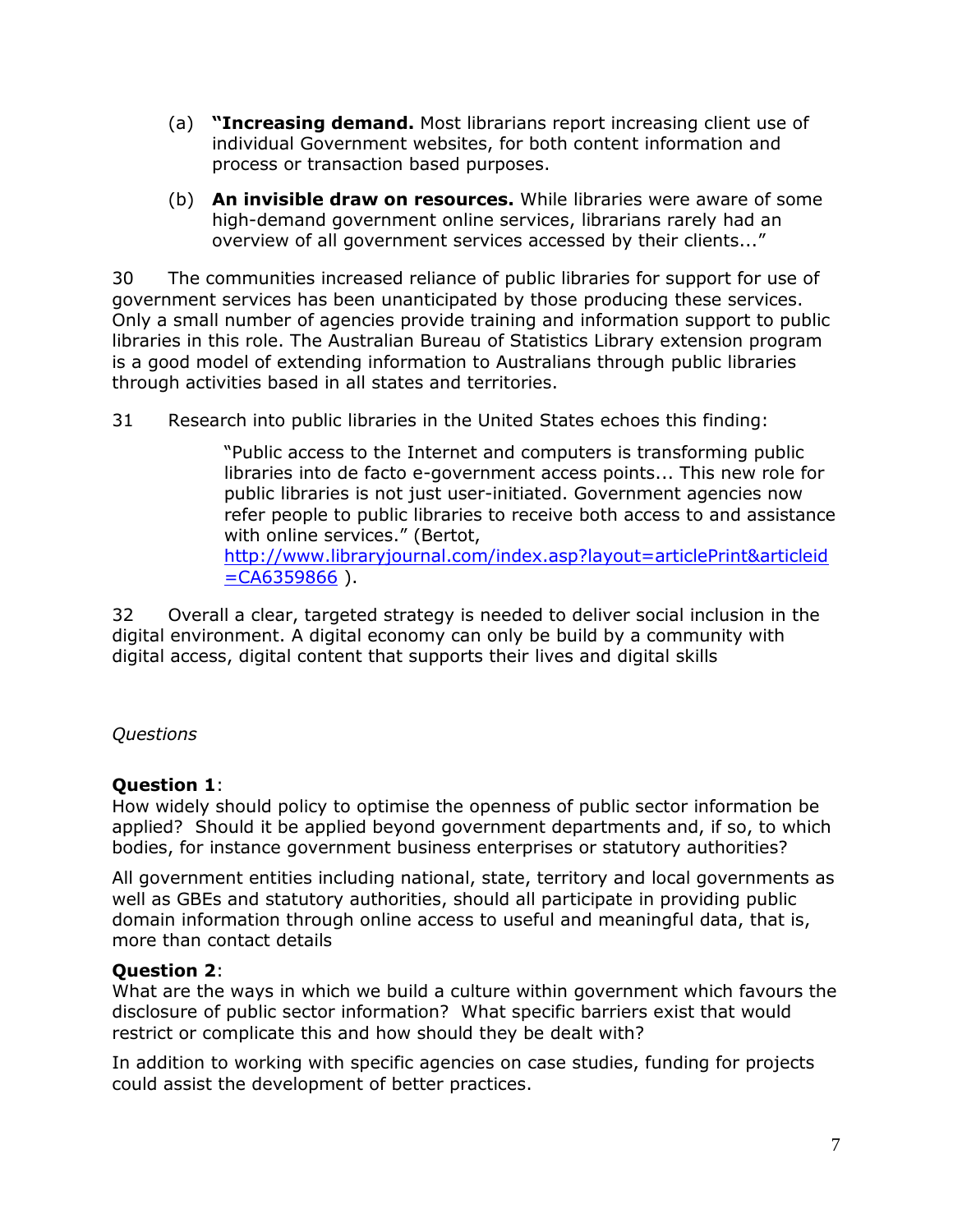### **Question 3**:

What government information would you like to see made more freely available?

See above

## **Question 4**:

What are the possible privacy, security, confidentiality or other implications that might arise in making public sector information available? What options are there for mitigating any potential risks?

Privacy considerations are important. They should not be used to unnecessarily limit access to aggregate data.

## **Question 5**:

What is needed to make the large volume of public sector information (a) searchable and (b) useable? And in each case, what do we do about legacy information in agencies? How might the licensing of on-line information be improved to facilitate greater re-use where appropriate?

The current discovery service, publications.gov.au, does not provide effective access. There is a real question here as to how much is or should be left to Internet search services such as Google and bing and how much government needs to reinvent a purpose-designed search system. It is essential that public sector information be discoverable through the normal range of search services, which requires good titling, metadata and management of resources for long-term access.

# **Question 6:**

How does government ensure that people, business, industry and other potential users of government information know about, and can readily find, information they may want to use, for example, the use of a consolidated directory or repository for public sector information?

RSS feeds and alerts on Australia.gov.au and agency web sites are very important. Encouraging the adoption of standards for metadata and content to public domain information that is published online that can be searched by web crawlers is important for effective access.

# **Question 7**:

Should governments mandate that information should be only kept and stored in open and publicly documented standards? Could such a stipulation raise costs or reduce flexibility?

Information should be stored in a way that is compliant with international standards to make data easily reusable.

### **Question 8**:

What approaches should the Government use to allow information to be easily shared?

A national repository would be an important step in addressing this issue for data and information.

# **Question 9**:

How can the initiatives and ideas of agencies be harnessed for the benefit of agencies across government? How can duplication of effort be avoided?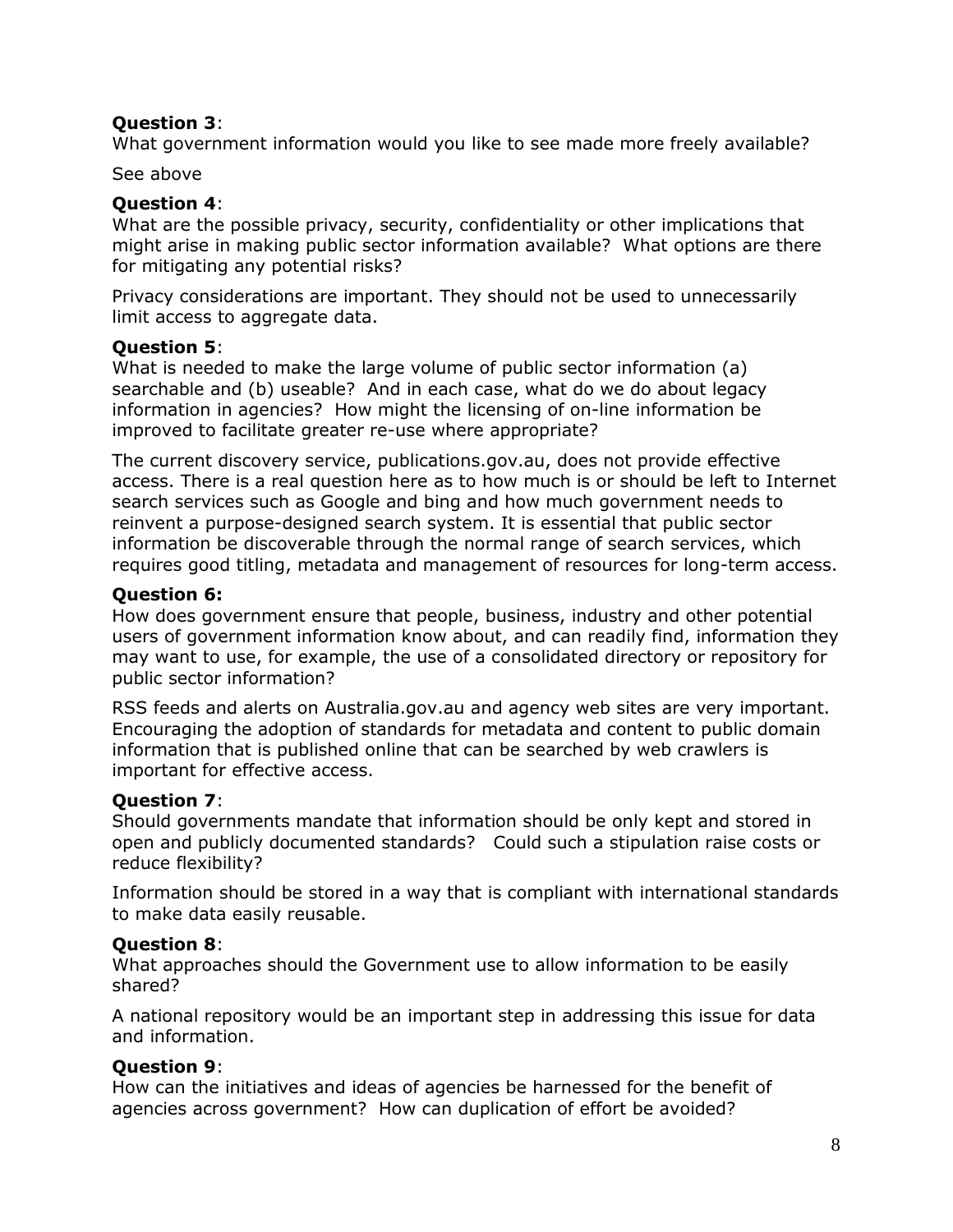No comment.

#### **Question 10**:

Are these complaints and appeals processes sufficient? Are additional processes needed for government as it engages in the Web 2.0 world?

No comment.

#### **Question 11**:

What should government do to foster a culture of compliance with information and records management policies and best practice?

No comment.

#### **Question 12**:

What recordkeeping challenges are posed by both the re-use of government information, and in the mechanisms of development of government policy and practice through interactive citizen engagement?

No comment.

#### **Question 13:**

How does government manage the costs and risks of publication of inaccurate information?

No comment.

#### **Question 14**:

What criteria might we adopt in ensuring that agencies make data available in a reasonable time-frame? (And how might we define a 'reasonable time-frame'?)

No comment.

### **Question 15**:

It often takes quite some time to compile and create consistent and reliable data – especially for large data sets. When is it appropriate to release limited and possibly less accurate data and where is it appropriate to wait for higher quality and more extensive data? Where various principles are in some tension with each other, for instance quality and cost or timeliness, how should trade-offs be made?

Information needs to be provided in a time frame that makes is useful. There are inevitably trade offs between quality and timeliness. To withhold data from publication for years to make it perfect would, for example, make the data unnecessarily expensive and ineffective. ALIA suggests that users of data and information resources be asked about their needs.

### **Question 16**:

What can we do to better promote and co-ordinate initiatives in this area? How can we draw key departments together?

No comment.

### **Question 17**:

What sort of public sector information should be released under what form of copyright license? When should government continue to utilise its intellectual property rights?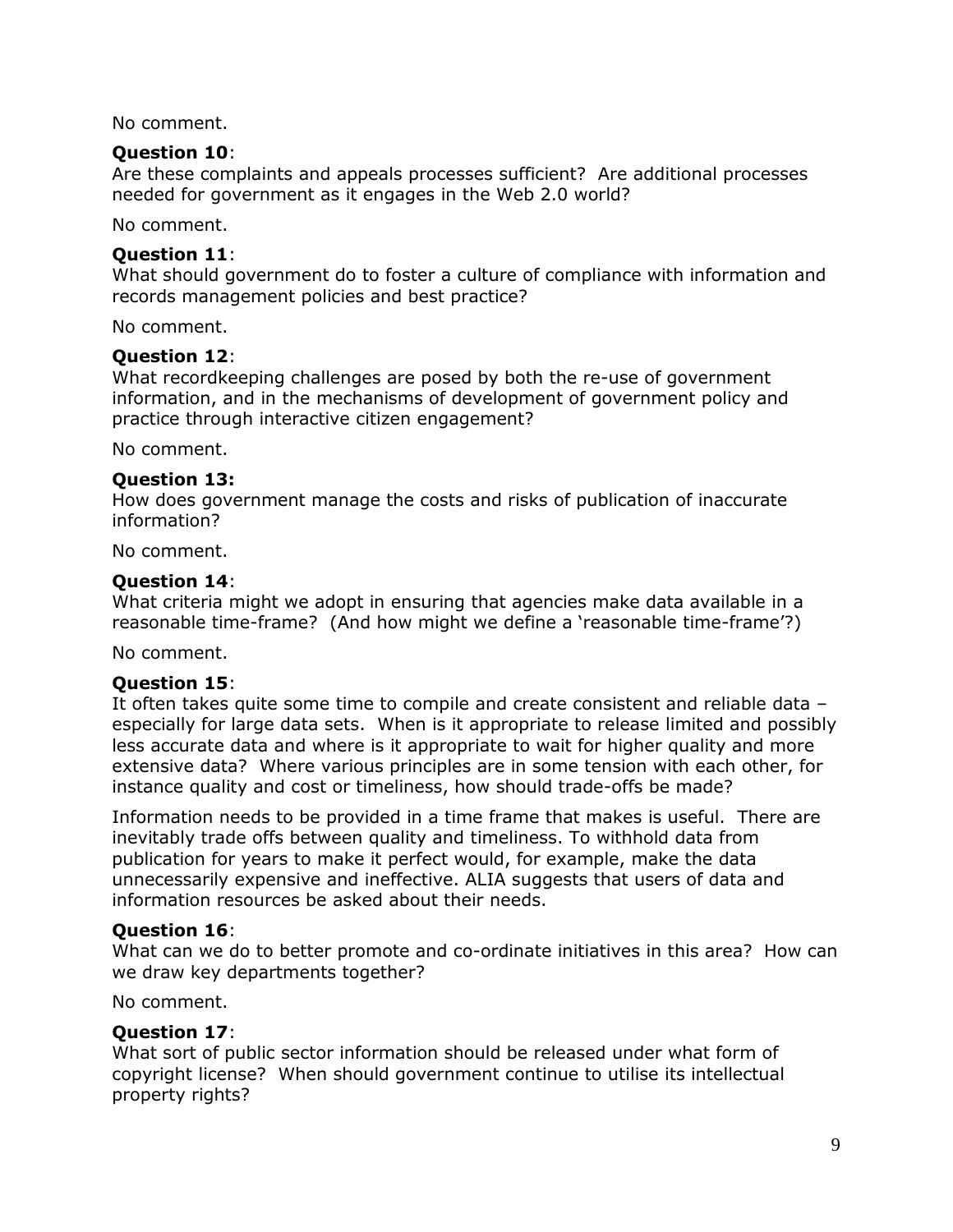ALIA notes that Copyright is contained within the Copyright Act 1968. We recommend that conditions of use be clear and easy to understand. Government information should be able to be freely reused for educational, private research and community activities.

## **Question 18**:

When should agencies charge for access to information? Should agencies charge when they are providing value-added services? What might constitute 'value added services" (eg customisation of information)? In what circumstances should agencies be able to recover the costs of obtaining the information or providing access? A common model in the private sector is "freemium" distribution whereby many, often most, users are supplied with some product or service for free whilst others pay for use in large scale commercial enterprise (for instance AVG anti-virus) or for some premium product (for instance Word Web). Are there similar models for public sector information and/or do they merit further consideration?

The Library encourages government agencies to make information available freely as far as possible. This would reduce costs and thus charges.

### **Question 19**:

How can government take advantage of public private partnerships to increase access to public sector information without unduly constraining opportunities for third parties to use and reuse the information?

No comment.

### **Question 20**:

What international activities relevant to this Taskforce should the Taskforce be considering and what needs to be done to improve cross-border use and interoperability of information?

No comment.

### **Question 21**:

How can best practice be facilitated, identified, rewarded, and further propagated?

By leadership supported by a sustained resourced program.

### **Question 22**:

Have you engaged with the Australian government via a Web 2.0 channel? Which one/s? If so, why and what was your experience? If not, why not? What can be improved?

No comment.

**Question 23:** How can government capture the imagination of citizens to encourage participation in policy development and collaboration between citizens and government?

No comment.

**Question 24**: What sort of privacy issues might dissuade individuals from engaging with government via collaborative technologies? What sort of steps can we take to ensure that personal information is used appropriately? What options are there for mitigating any potential privacy risks?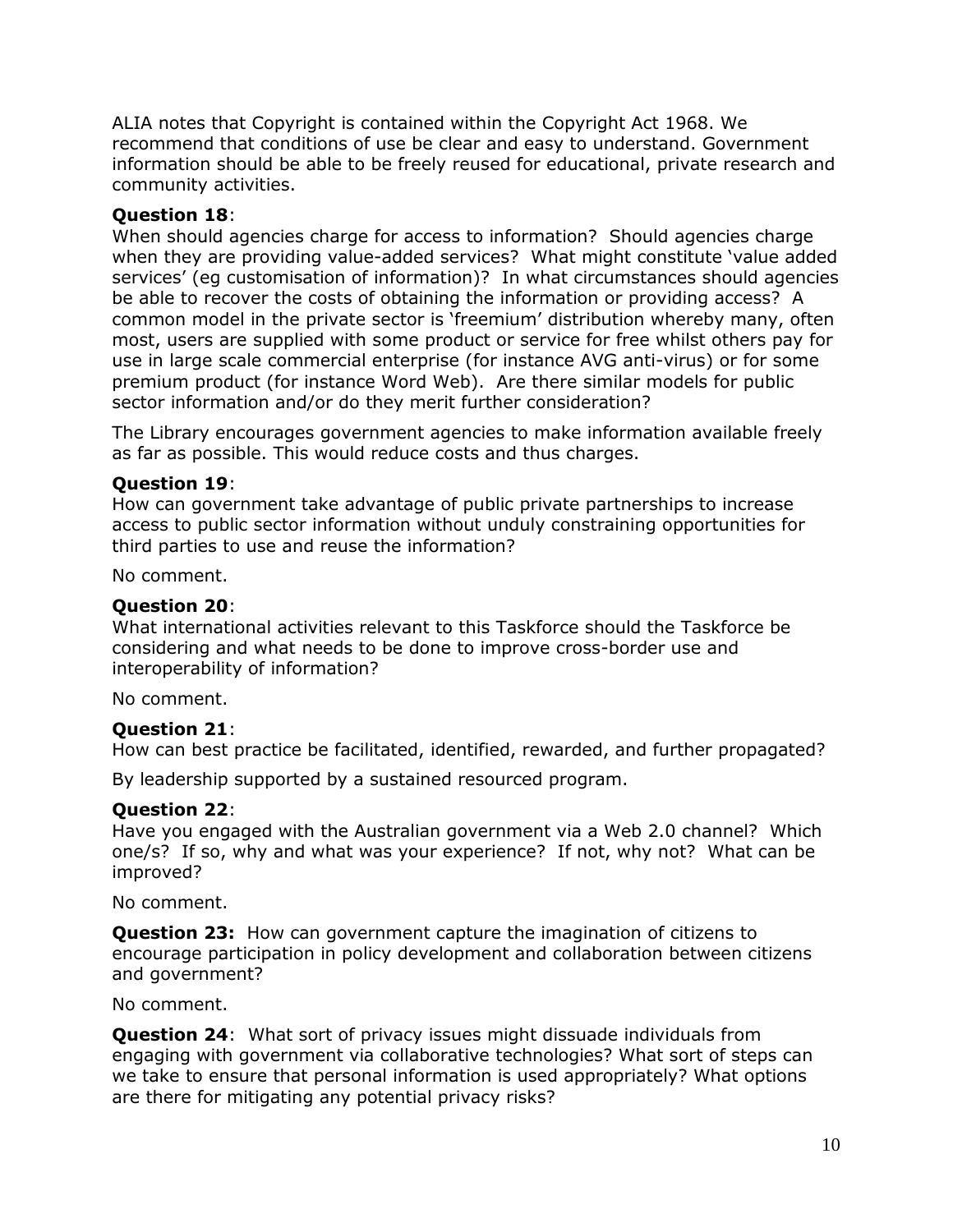No comment.

#### **Question 25**:

How can government make it easier for people to engage on policy and other issues and make sure the opportunities are as open and accessible as possible?

No comment.

### **Question 26**:

What trade-offs must be considered between government using commercially available and popular online platforms and ensuring inclusive participation with all members of society and how should those tradeoffs be made?

No comment.

### **Question 27**:

How can public servants comply with the APS values<sup>3</sup> and other protocols whilst still participating in online engagement? Should existing rules including legislation be changed and/or adapted to facilitate greater online engagement?

No comment.

### **Question 28**:

How does government provide sufficient room for personal debate and passionate dissent but still ensure appropriate levels of moderation in online forums? Should moderation be "outsourced" and if so in what circumstances and how? How might volunteers from the commenting community be selected to moderate?

No comment.

### **Question 29**:

What are the barriers to fostering a culture of online innovation within government? Which of those barriers should be maintained in any Government 2.0 initiatives? Which of those barriers should be removed? How should this be achieved? What different norms can or should apply to Government 2.0 efforts?

No comment.

### **Question 30**:

To what extent can government assist the uptake of Government 2.0 by centrally providing standard business management guidance and tools to avoid agencies having to "reinvent the wheel" when considering their own online engagement guidelines?

No comment.

### **Question 31**:

How can government engage with individuals and stakeholders to support the development of innovative policies, programs, practices and service delivery? Are there good examples of where this is happening?

No comment.

 $\overline{a}$ 

<sup>3</sup> <http://www.apsc.gov.au/values/index.html> and<http://www.apsc.gov.au/conduct/index.html>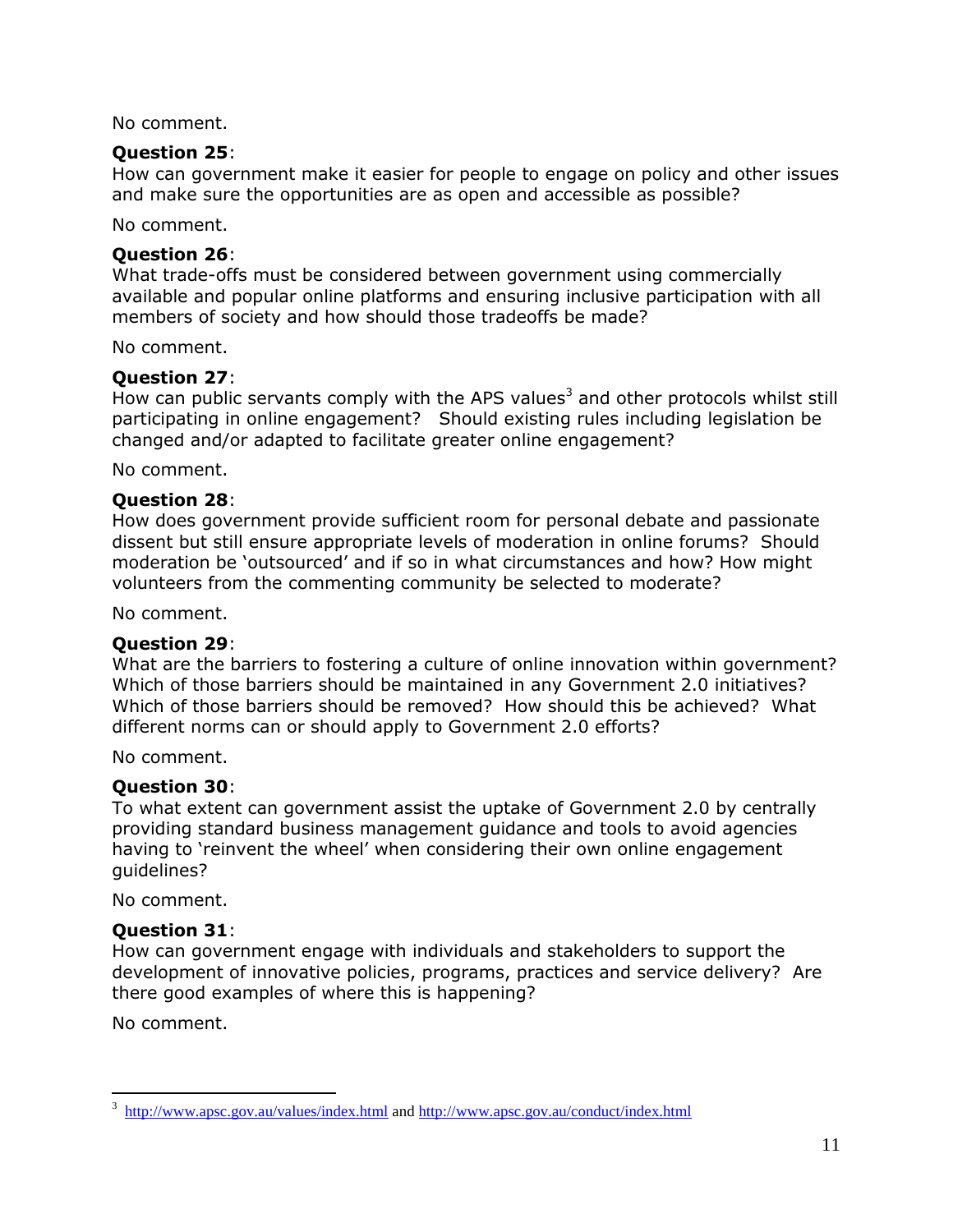### **Question 32**:

To what extent can we promote such an approach in the public sector and are there any examples of emerging practice?

The ABS LEP program is a good example of increasing the capability of libraries and thus the public to effectively use their information resources.

## **Question 33**:

How can such expertise be governed so as not to unduly stifle innovation?

No comment.

### **Question 34**:

To what degree is the opportunity for Government agencies to participate in the Web 2.0 world inhibited, or severely compromised, by issues such as security? How might this problem be overcome, in general and by individual agencies, within current legal and policy parameters and how might these parameters be changed to assist in overcoming these problems?

No comment.

## **Question 35**:

What role could the proposed OIC play in encouraging the development of Government 2.0? Are there practical recommendations the Taskforce might make about how the OIC might best fulfil its functions in relation to optimising the dissemination of Government information?

No comment.

### *Conclusion*

33 Australia has been an early adopter of many technologies. Government has not yet adopted much of Web 2.0 technology.

34 ALIA recommend that the Gov 2.0 Taskforce give consideration to addressing the issues as follows:

- (a) **Connectivity:** government needs to recognise that many Australians, particularly those in regional Australia, cannot download publications, such as PDF"s, let alone effectively access data. Any new services should be accessible to all Australians regardless of location.
- (b) **Content:** Government information has not been kept up to date or made available for long term access effectively yet. ALIA recommends supporting a national archive of information to ensure long term access (Pandora), adoption of new standards for publication and publication online without charge of government funded research. In addition government agencies should release in an easy to use accessible form much of the information that they currently hold;
- (c) **Capability:** Effective access to Gov 2.0 and information requires a community with the skills and support to access resources and services.